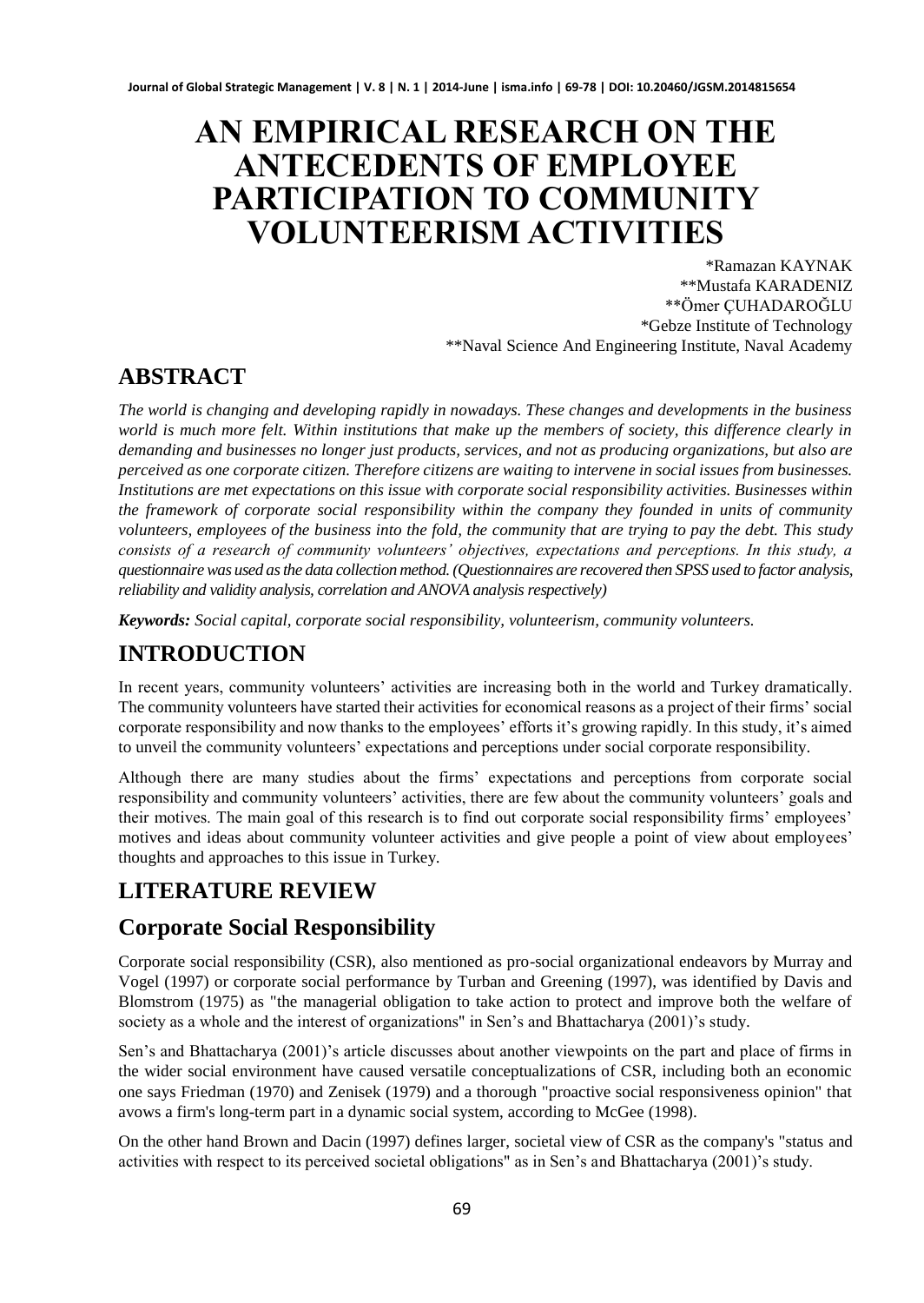#### **Journal of Global Strategic Management | V. 8 | N. 1 | 2014-June | isma.info | 69-78 | DOI: 10.20460/JGSM.2014815654**

Today, CSR has a strategic role to many companies (Luo and Bhattacharya, 2006). Companies dedicate increasing amounts to donations, contributions and employee volunteerism programs. So it shows that companies think that CSR is not only the "right thing to do" but also "the smart thing to do" says Luo and Bhattacharya (2006) in compliance with Smith (2003). As the CSR issue coverages increase in media, it allows companies to take direct and visible steps to reach their CSR initiatives to various stakeholders like consumers. In 1996, it was Drumwright (1996)'s observation that social dimensioned advertising was rising. The trend now continues. A lot of companies have spent large amounts for national ad campaigns to show their phialnthropy works to the public (Luo and Bhattacharya, 2006). Indeed, consumers pay attention; Berner (2005) indicates that whereas in 1993, only 26% of people could say a good corporate citizen about a company, by 2004, the percentage rose to 80% according to a survey made by Cone Communications. Motivated by this rising significance of CSR, some marketing studies have discovered that CSR programs have an important influence on some customer-related results (Sen and Bhattacharya, 2001). More specifically, according to lab experiments, CSR affects consumer product replies indicated by Brown (1998) and Brown and Dacin (1997); customer-company ID indicated by Sen and Bhattacharya (2001), customer donations to nonprofit organizations indicated by Lichtenstein, Drumwright, and Bridgette (2004), and, of late, customers' product behavior indicated by Berens, Van Riel, and Van Bruggen (2005)(Luo and Bhattacharya, 2006).

How CSR affects financial performance is still uncertain. Among 21 studies that Pava and Krausz inspected, 12 shows a positive association between CSR and financial performance, 1 shows a negative association, and 8 shows no association (Sen and Bhattacharya, 2001).

But generally we can say that CSR has a weak, positive relationship with financial performance as Stanwick (1998) argues. As Brown and Dacin (1997), Creyer and Ross (1997), Ellen, Mohr and Webb (2000), Murray and Vogel (1997), Owen and Scherer (1993), Turban and Greening (1997) state, of late, research has begun to focus on the effects of CSR on the reactions of specific stakeholder groups such as employees and customers. According to what Murray and Vogel (1997) indicates managers are more eager to consume from a firm after exposure to information about its CSR endeavours. In another work, Ellen, Mohr, and Webb (2000) say that consumers react to a retailer's cause-related marketing endeavours differently. Their reactions change with both the type of cause and the retailer's exact part in it and are reflected in consumers' attributions concerning their own motivations and the retailer's (Sen and Bhattacharya (2001).

Creyer and Ross (1997) make their studies more specifically on company ethics to demonsrate a positive relationship between consumers' choices for a company's products. However, the study that focuses most obviusly on the effect of a company's CSR efforts on consumers' evaluations of that company and its products is made by Brown and Dacin (1997). The authors indicate that a company's CSR record, in place of providing information about the features or overall quality of its products, makes a general context for consumers' evaluation. By making some research on some companies, Brown and Dacin (1997) find that CSR's effect on consumers' choice for a new product happens through consumers' total evaluation of the company itself. Summarily, Brown and Dacin (1997) say that "negative CSR associations can have a negative effect on overall product evaluations, but positive CSR associations can have positive effects on product evaluations" (Sen and Bhattacharya, 2001).

### **Volunteerism and Community Volunteer Activities**

Why do people become a part of community volunteer activities (CVA) and sustain their efforts over time? What are their motives? As an answer, several considerations recommend functionalist theorizing. The first one is the functional approach which is in Katz (1960)'s study that investigates the personal and social reasons that initiate, direct, and sustain action. The second one indicates that different people engage in the same volunteer activity but with different motives behind their actions. The third one proposes that psychological events rely on pairing the motivational concerns of individuals with situations that can satisfy those concerns. And the final one analyses wide variety of cognitive, affective, behavioral, and interpersonal processes in Snyder and Cantor (1998)'s study (Clary and Snyder, 1999). And the results show that there are six personal and social motives for volunteerism: Values, understanding, enhancement, career, social concerns and protective concerns (Clary and Snyder, 1999). These results comply with what we find in our research. In our study the motives for volunteerism are career concerns, free time, social networks, firm image, belonging and philanthropy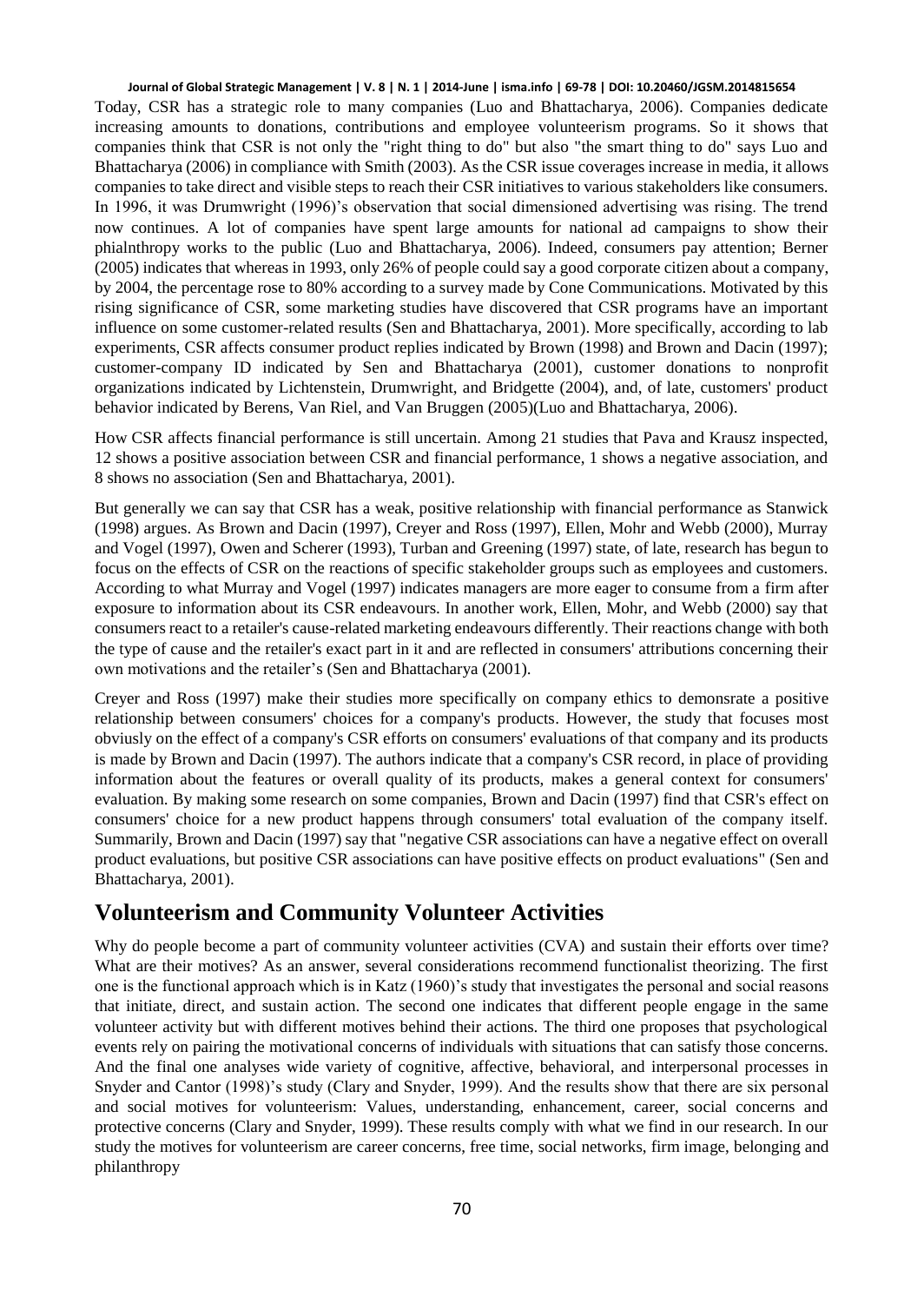### **Motives for Volunteerism and Community Volunteer Activities Journal of Global Strategic Management | V. 8 | N. 1 | 2014-June | isma.info | 69-78 | DOI: 10.20460/JGSM.2014815654**

# **Free Time**

Another definition of volunteerism has, recently, been gaining acceptance. Occasionally mentioned as a volitional definition, it roots in sociology and social psychology: volunteers think they are participating in a free time activity, which they have had the option to accept or refuse on their own will (Stebbins, 2009).

# **Career Concerns**

Clary and Snyder (1999) discusses that people think that volunteering will enhance their performance on their job or allow them get a job in Carpenter and Myers (2010)' study.

### **Social Networks**

In Carpenter and Myers (2010)' study, as Costa and McCrae (1992) indicates, people may also volunteer as they are extroverts and the CVA allows them a new chance to communicate with other people and to make friends as a part of social networks enhancement.

## **Firm Image**

As companies understand that consumers consider about CSR more and so eager to spend a slightly higher price for a product of that company with CVA and that contributes positively to their image, they try to act more with CSR thoughts and spend more for CVA (Arora and Cason, 1996).

## **Belonging**

Thoits and Hewitt argue that a great deal of literature shows that belonging to community organizations helps people to get beneficial physical and mental health consequences. In short, participating in CVA significantly enhance multiple aspects of personal wellbeing (Thoits and Hewitt, 2001).

### **Philanthropy**

Philanthropy—a particular action for making things for the sake of folk good—is a serious sign of the capacity of a society to identify folk problems and to improve plans for addressing them (Brown and Ferris, 2007). As philanthropy in its various forms is encouraged by almost all people, people are eager to volunteer.



**Figure 1. Research Model**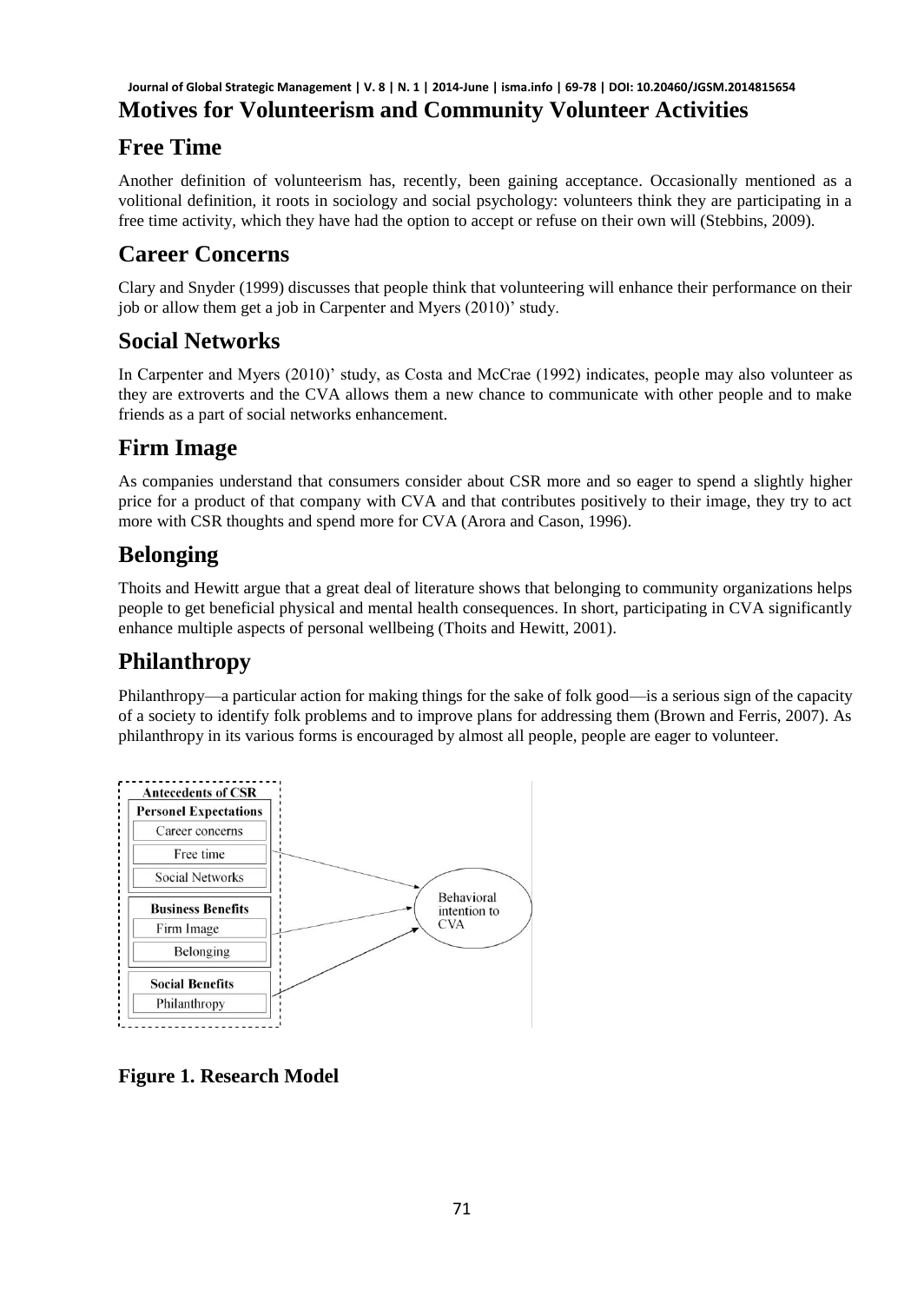#### **RESEARCH METHODOLOGY Journal of Global Strategic Management | V. 8 | N. 1 | 2014-June | isma.info | 69-78 | DOI: 10.20460/JGSM.2014815654**

The data used in the research has been obtained via a questionnaire. The questionnaire consists of two parts. In the first part, there are questions for unveiling the community volunteers' expectations and perceptions. In the second part, it's aimed to determine the demographic features of the persons who answered the questions. The collected data was analyzed with SPSS and program.

The collected data is presented in four sections. In the first one, research hypotheses; in the second one, the reliability analyze, in the third one, the demographic features of the participants and in the last one, the findings of the variables' means are presented.

### **Sample Characteristics**

In this section, the frequency analyze of the participants' demographic features is made according to their ages, genders, firm sectors, education, positions in their firms. The results are like in the Table 1 in below.

The mean of the participants is 31,27 and the satandart deviation is 4,59. As can be seen in table 1, the number of the male participants (% 63,7) is higher than that of females (% 36,3). The reason is that the number of the female participants' is low altough the number of the female workers' in firms is high.

| <b>Gender</b>                 | <b>Frequency</b> | Percent |  |
|-------------------------------|------------------|---------|--|
| Male                          | 65               | 17,9    |  |
| <b>Female</b>                 | 37               | 10,2    |  |
| <b>Total</b>                  | 102              | 28      |  |
| <b>Sector</b>                 |                  |         |  |
| Pharmaceutical                | 76               | 20,9    |  |
| <b>Banking</b>                | 7                | 1,9     |  |
| <b>Others</b>                 | 18               | 4,9     |  |
| <b>Total</b>                  | 101              | 27,7    |  |
| <b>Education</b>              |                  |         |  |
| <b>High School</b>            | 8                | 7,8     |  |
| <b>Under Graduate</b>         | 65               | 63,7    |  |
| Graduate                      | 21               | 20,6    |  |
| <b>Master of Science</b>      | 7                | 6,9     |  |
| <b>Phd</b>                    | $\mathbf{1}$     | 1,0     |  |
| <b>Total</b>                  | 102              | 100     |  |
| <b>Position</b>               |                  |         |  |
| Worker                        | 6                | 5,9     |  |
| <b>Human Resources</b>        | 10               | 9,8     |  |
| Owner                         | 15               | 14,7    |  |
| <b>Technician</b>             | 11               | 10,8    |  |
| <b>Medical Representative</b> | 55               | 53,9    |  |
| <b>Others</b>                 | 5                | 4,9     |  |
| <b>Total</b>                  | 102              | 100     |  |

**Table 1: Sample characteristics of the participants** 

As can be seen in table 1, the ratio of the participants in drug sector is high (% 75,2) and the ratio of the participants in banking and other sectors is low. % 63,7 of the participant are university graduates. When we add the PG/Phd graduates to that (The ratio becomes % 85,3), the education level is much higher than that of Turkey. It can be said that the data in the table 1 is as expected when looking at the firm sectors, but the PGs'ratio of 20,6 is remarkable. This table in which the education level is higher than the average education level of Turkey proves the questionnaire results are as expected and reliable. And more than half of the participants are medical representatives in drug sector. This is not transplating because the medical representative is an active, extrovert and marketing job. The ratio of the bosses is % 14,7. This ratio is lower than expected because most of the bosses travel and are busy. The number of the human resources, technicians and workers is lower than others. The reason is that they are very busy.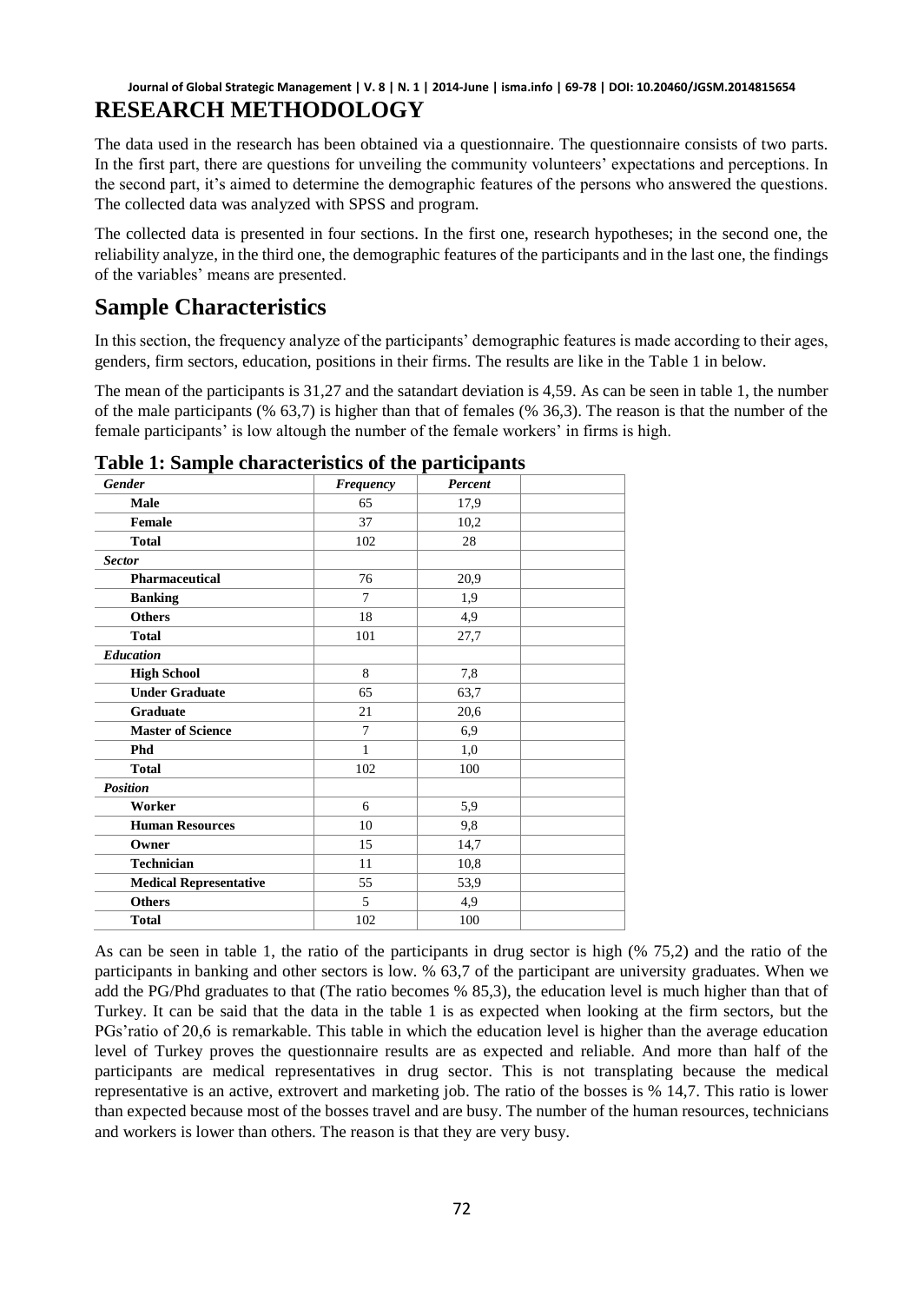#### **Validity and Reliability Journal of Global Strategic Management | V. 8 | N. 1 | 2014-June | isma.info | 69-78 | DOI: 10.20460/JGSM.2014815654**

The ratio of total variance explained is % 74,595. The factor weights are greater than 0,5. The statements in the questionnaire splits into 7 factors. The reliability analyzes of the factors show that all the alpha values are higher than 0,6. Thus, it can be said that the questionnaire scale's reliability and validity is ensured.

| Total Variance Explained: % 74,595; KMO: 0,817                                              | Philant | Career | Intention | Snetwork | Belonging | FImage | FTime |
|---------------------------------------------------------------------------------------------|---------|--------|-----------|----------|-----------|--------|-------|
| 1.I find CVA amusing                                                                        |         |        |           |          |           |        | 0,522 |
| 2.I see CVA as a hobby                                                                      |         |        |           |          |           |        | 0,865 |
| 3.Ones who participate in CVA are noticed more<br>quickly by their bosses                   |         | 0,745  |           |          |           |        |       |
| 4. Ones who participate in CVA are promoted to a<br>higher position in thier jobs quickly   |         | 0,829  |           |          |           |        |       |
| 5. Ones who participate in CVA are nominated to a<br>better position in thier firms         |         | 0,767  |           |          |           |        |       |
| 6. If one is to be nominated to a job, first ones who<br>participate in CVA are considered  |         | 0.793  |           |          |           |        |       |
| 7. It is seen that career concerns play an important<br>role in ones who participate in CVA |         | 0,522  |           |          |           |        |       |
| 8. Participating in CVA is considered as an essential<br>for target position                |         | 0.531  |           |          |           |        |       |
| 9. Important links are achieved in firms thanks to<br><b>CVA</b>                            |         |        |           | 0,662    |           |        |       |
| 10. Ones who participate in CVA can have social<br>networks in their firms                  |         |        |           | 0,818    |           |        |       |
| 11. Ones who participate in CVA can have a new<br>social network                            |         |        |           | 0,813    |           |        |       |
| 12. Participating in CVA allows people taking<br>education from different fields            |         |        |           | 0,525    |           |        |       |
| 13. Participating in CVA increases self-trust                                               | 0,640   |        |           |          |           |        |       |
| 14. Participating in CVA contributes to personality<br>development                          | 0,660   |        |           |          |           |        |       |
| 15. Participating in CVA gives relief                                                       | 0,751   |        |           |          |           |        |       |
| 16. Participating in CVA decreases stress                                                   | 0,679   |        |           |          |           |        |       |
| 17. Participating in CVA acquires merit in God's<br>sight                                   | 0,708   |        |           |          |           |        |       |
| 18. Participating in CVA makes us pay our debt to<br>community                              | 0,833   |        |           |          |           |        |       |
| 19. Participating in CVA keeps philanthropy<br>thoughts alive                               | 0.881   |        |           |          |           |        |       |
| 20. Participating in CVA makes us a model for<br>community                                  | 0,879   |        |           |          |           |        |       |
| 21. Ones who participate in CVA strengthen their<br>firm's brand image                      |         |        |           |          |           | 0,792  |       |
| 22. Ones who participate in CVA contribute to their<br>firm's image                         |         |        |           |          |           | 0,845  |       |
| 23. Firms make it compulsory for their workers to<br>participate in CVA                     |         |        |           |          | 0,823     |        |       |
| 24. Workers feel that it's compulsory to participate<br>in CVA                              |         |        |           |          | 0.842     |        |       |
| 25.It makes me happy to work in a firm which<br>participate in CVA                          |         |        | 0.629     |          |           |        |       |
| 26.I don't want to be a member of a non-CVA<br>group (reverse coded)                        |         |        | 0,732     |          |           |        |       |
| 27. If I get a chance, I want to work in a firm which<br>participates in CVA more intensely |         |        | 0,667     |          |           |        |       |
| 28.CVA increases loyalty to job                                                             |         |        | 0,806     |          |           |        |       |
| 29.CVA increases loyalty to firm                                                            |         |        | 0,805     |          |           |        |       |

### **Table 2. Principal Component Analyses with Varimax Rotation**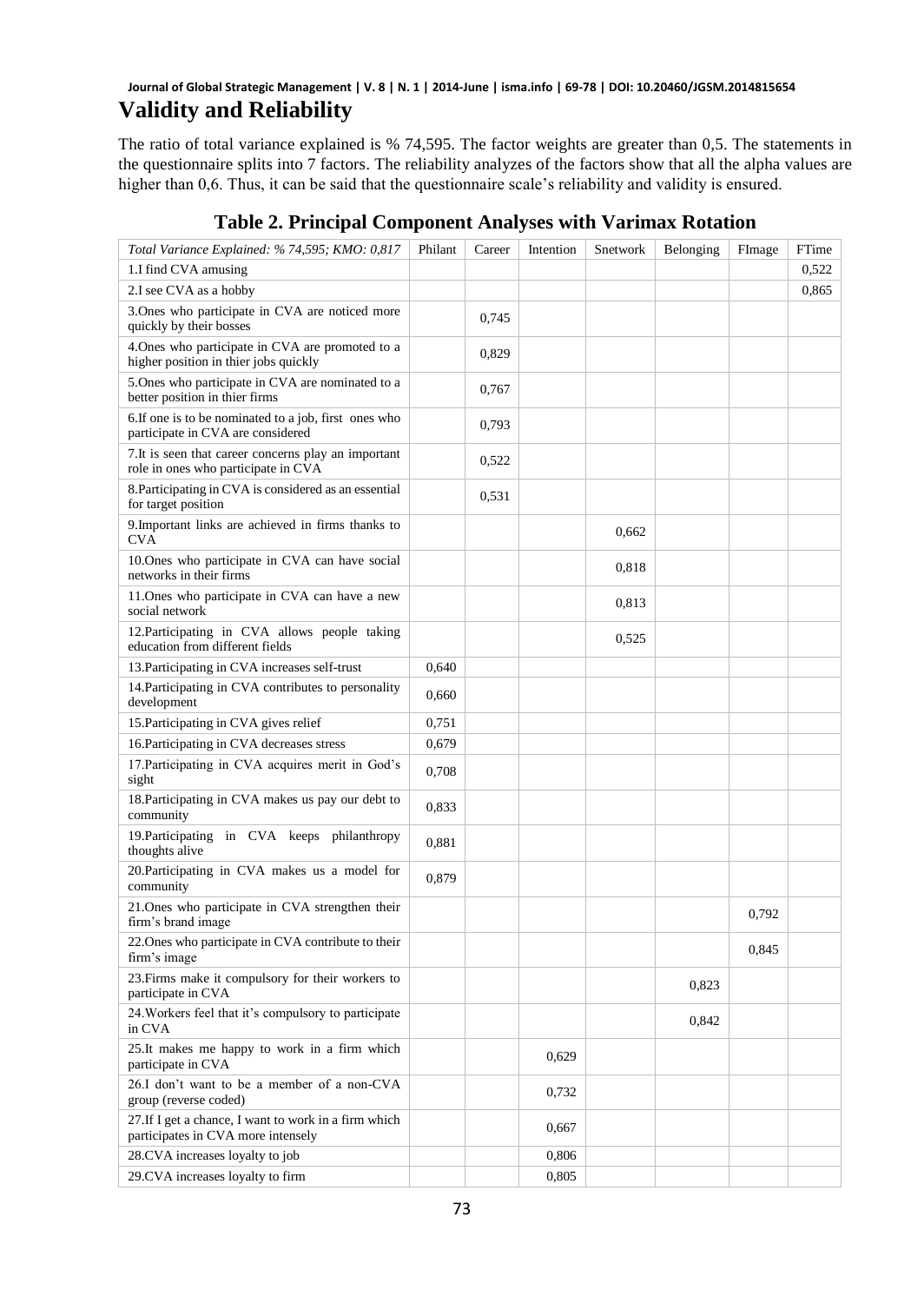#### **Analysis and Results Journal of Global Strategic Management | V. 8 | N. 1 | 2014-June | isma.info | 69-78 | DOI: 10.20460/JGSM.2014815654**

Correlation analyze was made to see the relationships between the variables. The results are shown in table 3. The lowest alpha coefficient of the factors is 0,622 according to the results of the reliability analyzes. These values comply with literature.

| Variables                  |                          | 2                        | 3                        | $\overline{4}$         |                          | 6           |              |
|----------------------------|--------------------------|--------------------------|--------------------------|------------------------|--------------------------|-------------|--------------|
| 1. Free Time               |                          |                          |                          |                        |                          |             |              |
| 2. Career Concerns         | $,379$ <sup>(**)</sup> ) |                          |                          |                        |                          |             |              |
| 3. Social Networks         | $,341$ (**)              | $.557$ <sup>(**)</sup> ) | $\mathbf{1}$             |                        |                          |             |              |
| 4.Philanthropy             | $,393$ <sup>(**)</sup> ) | $,330$ <sup>(**)</sup> ) | $,462$ <sup>**</sup> )   |                        |                          |             |              |
| 5. Firm Image              | .084                     | $,398$ <sup>(**)</sup> ) | $,297$ <sup>(**)</sup> ) | $,421$ (**)            |                          |             |              |
| 6.Belonging                | $,220(*)$                | $,469$ <sup>**</sup> )   | $,224$ <sup>(*)</sup> )  | ,124                   | $,299$ <sup>(**)</sup> ) |             |              |
| 7. Behavioral<br>intention | $,275$ <sup>(**)</sup> ) | $,385$ <sup>(**)</sup> ) | $,432$ <sup>**</sup> )   | $,530$ <sup>(**)</sup> | $,361$ <sup>(**)</sup> ) | $,351$ (**) | $\mathbf{I}$ |
| Cronbach Alpha             | .622                     | .883                     | ,822                     | .924                   | ,830                     | .833        | .854         |
| Mean                       | 3.358                    | 2.959                    | 3.566                    | 3,83                   | 3.270                    | 2.309       | 3.025        |
| Std. Dev.                  | 0.899                    | 0.778                    | 0.741                    | 0.760                  | 0.940                    | 0.985       | 0.787        |

**Table 3. Correlations, Cronbach alphas and descriptive statistics** 

\*\* Significant at 0.01 level (Two-tailed); \* Significant at 0.05 level (Two-tailed)

The correletion analyze result shows that the variables have a relationship with each other. The standard deviations of the variables should be lower than 1. In this questionnaire, the standard deviation of the variables is lower than 0,985. So we can say that the results are good. The means are in table 3.

The highest mean 3,830 belongs to the "philanthropy" variable. That means the most important factor for taking part in community volunteer activities is the philanthropy thoughts.

| Regression<br>Models | Independent<br>Variables | Std. Beta | t         | Sig.  | <b>VIF</b> | Model<br>Summary                          |
|----------------------|--------------------------|-----------|-----------|-------|------------|-------------------------------------------|
|                      | freetime                 | 0,106     | 1,093     | 0,277 | 1,202      |                                           |
| Model 1              | career                   | 0,18      | 1,631     | 0,106 | 1,540      | Adj.R <sup>2</sup> =,202<br>$F=9.532**$   |
|                      | snetwork                 | 0,295     | $2,717**$ | 0,008 | 1,493      |                                           |
|                      | freetime                 | 0,115     | 1,215     | 0,227 | 1,220      |                                           |
| Model 2              | career                   | 0,011     | 0,090     | 0,928 | 1,943      |                                           |
|                      | snetwork                 | 0,282     | $2.674**$ | 0,009 | 1,522      | Adj.R <sup>2</sup> =,264<br>$F = 8.238**$ |
|                      | image                    | 0,205     | $2,155*$  | 0,034 | 1,240      |                                           |
|                      | belonging                | 0,196     | $2,002*$  | 0,048 | 1,321      |                                           |
|                      | freetime                 | $-0.001$  | $-0.015$  | 0,988 | 1,365      |                                           |
| Model 3              | career                   | 0,029     | 0.263     | 0,793 | 1,947      |                                           |
|                      | snetwork                 | 0,164     | 1,592     | 0,115 | 1,670      | Adj.R <sup>2</sup> =,355                  |
|                      | image                    | 0,068     | 0,711     | 0,479 | 1,440      | $F=10.277**$                              |
|                      | belonging                | 0,232     | 2,519     | 0,013 | 1,335      |                                           |
|                      | philanth                 | 0,388     | $3.824**$ | 0,000 | 1,609      |                                           |

**Table 4. The results of hierarchical multiple regression analysis** 

Dependent Variable: Behavioral intention to CVA (Durbin Watson=1,852)

\*\* Significant at 0.01 level (Two-tailed); \* Significant at 0.05 level (Two-tailed)

In the regression analyses 3 different models were tried. Among them as can be seen in table 4, model 3 explaines our model best with %35,5 which is very good according to literature. results show that the R Square value is 0,394. According to this, we can say our model is good.

When looking at the p values in the table only two factors p values' are less than 0.05. That shows only these two factors which are "Philanthropy" and "Belonging" contribute to the model. It is seen that the maximum contribution to the value of loyalty is the "Philanthropy" factor. And the second contribution is "Belonging" factor.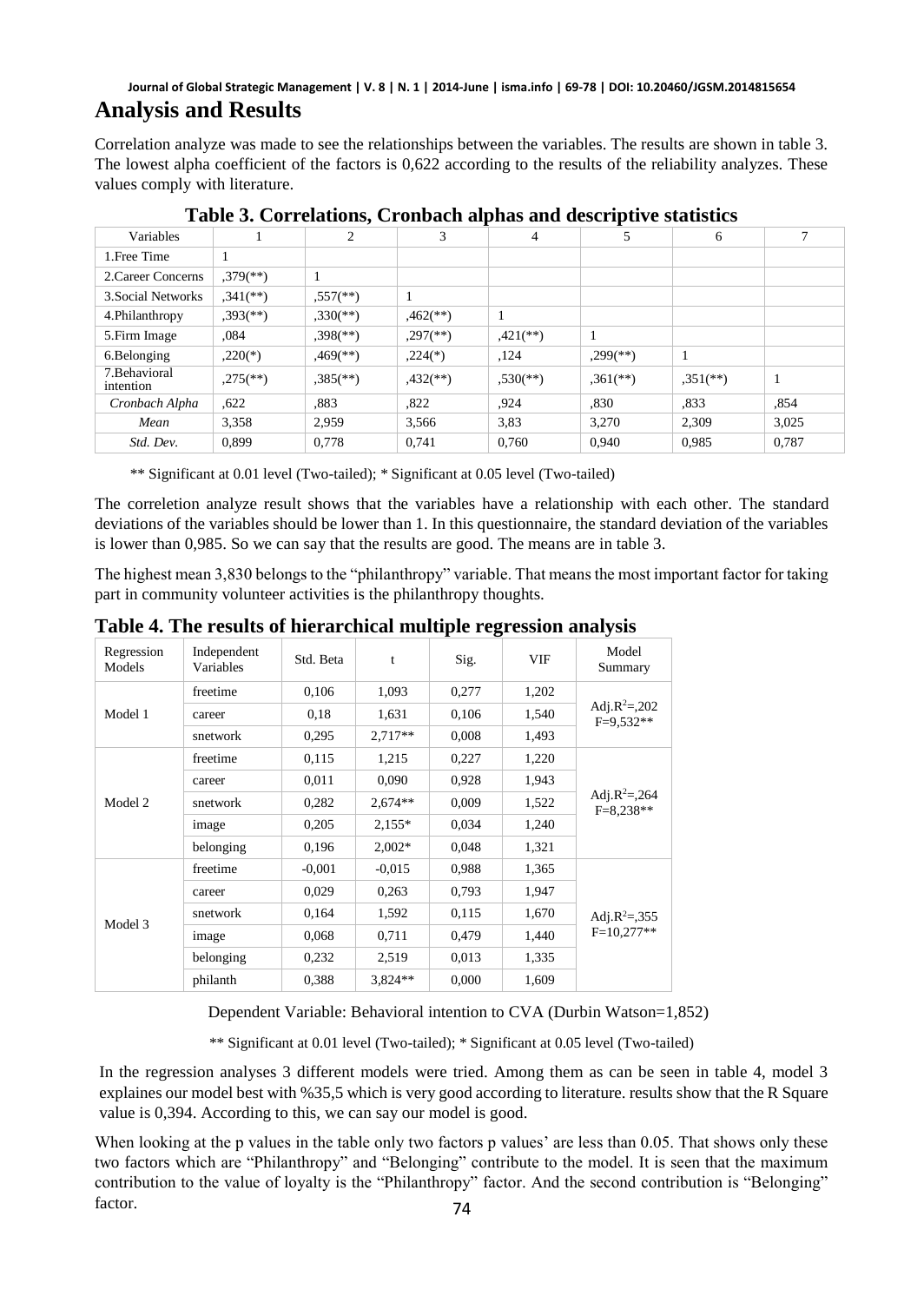The Durbin Watson Coefficient is between 1,5 and 2,5. All VIFs are less than 3. All these comply with literature very well. **Journal of Global Strategic Management | V. 8 | N. 1 | 2014-June | isma.info | 69-78 | DOI: 10.20460/JGSM.2014815654**

### **Further Analyze with ANOVA Method**

ANOVA Analyses are made to see if there are significant differences between dependent/independent variables and the participants' ages and genders. The results are shown in table 5 and table 6.

| Variables                   | $\mathbf{F}$ | Significance | T        | Significance (Two-tailed) |
|-----------------------------|--------------|--------------|----------|---------------------------|
| Free Time                   | 1,862        | ,176         | $-.811$  | ,420                      |
| Career Concerns             | ,468         | ,495         | ,834     | ,406                      |
| Social Networks             | 8,040        | .006         | $-.871$  | ,386                      |
| Philanthropy                | 5,307        | ,023         | $-0.918$ | ,361                      |
| Firm Image                  | ,348         | ,557         | 1,765    | ,081                      |
| Belonging                   | .762         | .385         | 2,435    | $0.017*$                  |
| <b>Behavioral</b> intention | ,533         | ,467         | 2,225    | $0.028*$                  |

#### **Table 5. Independent t test results according to gender**

There are significant differences between belonging and behavioral intention variables which have significant differences according to H1 hypothese. And there is no significant difference according to other criterias.

|                             | F     | Significance | T      | Significance (Two-tailed) |
|-----------------------------|-------|--------------|--------|---------------------------|
| Free Time                   | ,000  | ,983         | ,925   | ,357                      |
| Career Concerns             | ,017  | ,897         | ,420   | .675                      |
| <b>Social Networks</b>      | ,071  | ,791         | $-130$ | ,897                      |
| Philanthropy                | 1,628 | ,205         | 2,131  | $,036*$                   |
| Firm Image                  | ,591  | .444         | 2,144  | $,034*$                   |
| Belonging                   | 2.094 | ,151         | 2,001  | $,048*$                   |
| <b>Behavioral intention</b> | ,399  | ,529         | 1,423  | ,158                      |

#### **Table 6. Independent t test results according to age**

### **Discussion**

In this research, two hypothesis are tested based upon the reasons for participating the community volunteers' activities; career concerns, free time, social networks, philanthropy, contribution to firm image, belonging and behavioral intention.

In hypothesis which show differences according to the results and are made based on the genders; the factors are belonging and behavioral intention. In hypothesis which show differences according to the results and are  $\frac{75}{10}$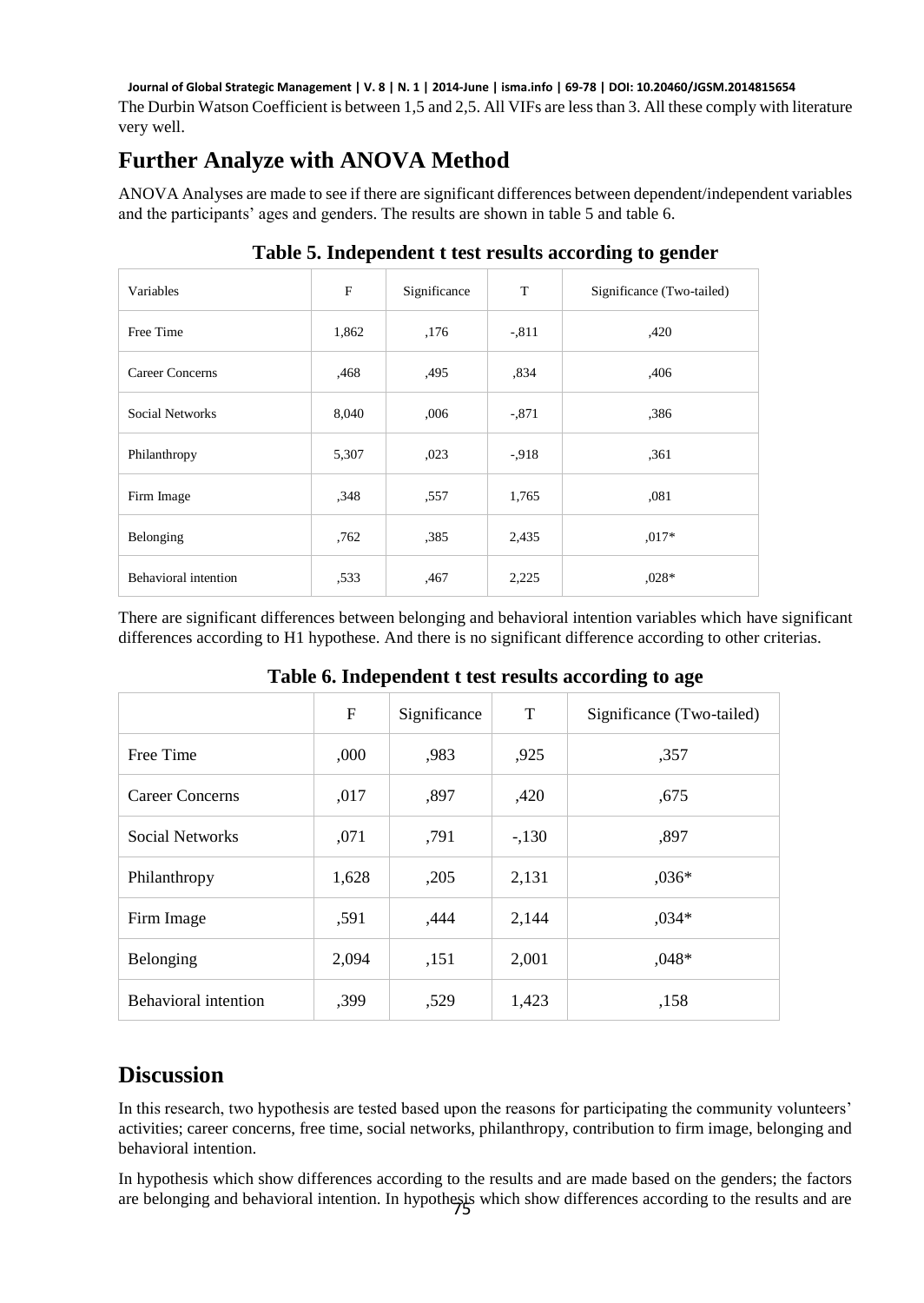made based on the ages; the factors are philanthropy, contribution to firm image and belonging. These results comply with the most known literature surveys like Snyder and Cantor's (1998) etc. In some points the results are different because of the participants' unique properties of their culture and social and moral values. **Journal of Global Strategic Management | V. 8 | N. 1 | 2014-June | isma.info | 69-78 | DOI: 10.20460/JGSM.2014815654**

The results of the questionnaire show that, the main reason for participating the community volunteers' activities is the philanthropy thoughts. It also shows that the community volunteers' behaviors are based on moral concerns and they choose to become a volunteer behind the philanthropy thoughts. Here'a contrast between the philanthropy thoughts and the community volunteers' saying "I'm participating in these activities for career concerns reasons" before the questionnaire. According to the t test results, it can be seen that there is no significant relationship between the community volunteers' genders and the "career concerns" variable and between the community volunteers' ages and the "career concerns" variable. On the other hand, there are significant relationship between the community volunteers' genders and the "belonging" and "Behavioral intention" variables. The males feel social pressure more than the females because of family livelihood. As for belonging, the male workers want to be a part of a social group more than the female workers. It's normal for the community volunteers' activities need team working. As for Behavioral intention, the mean for males are greater than the females'. The t test that are made according to the ages, there are differences between philanthropy, contibution to firm image and belonging. The participants over the age 31 give more importance to philanthropy, firm image and belonging than those of below 31. We can conclude that the age 31 is very critical.

### **Conclusion**

The most important result of the research is that the community volunteers take part in these activities for moral concerns and philanthropy thougths. The males feel social pressure more than the females because of family livelihood. As for belonging, the male workers want to be a part of a social group more than the female workers. It's normal for the community volunteers' activities need team working. As for Behavioral intention, the mean for males are greater than the females'. The participants over the age 31 give more importance to philanthropy, firm image and belonging than those of below 31. We can conclude that the age 31 is very critical.

## **Limitations and Further Research**

For this research the main limitation was the questionnaire's bout. And some community volunteers most of them for their having few timeand not being available at that time for traveling etc. reasons and several with other reasons couldn't participate in the questionnaire. We can suggest that persons who want to make a research about that subject in the future should choose the questionnaire bout very sensitively and give adequate time for the questionnaire so that the number of the participants may be higher.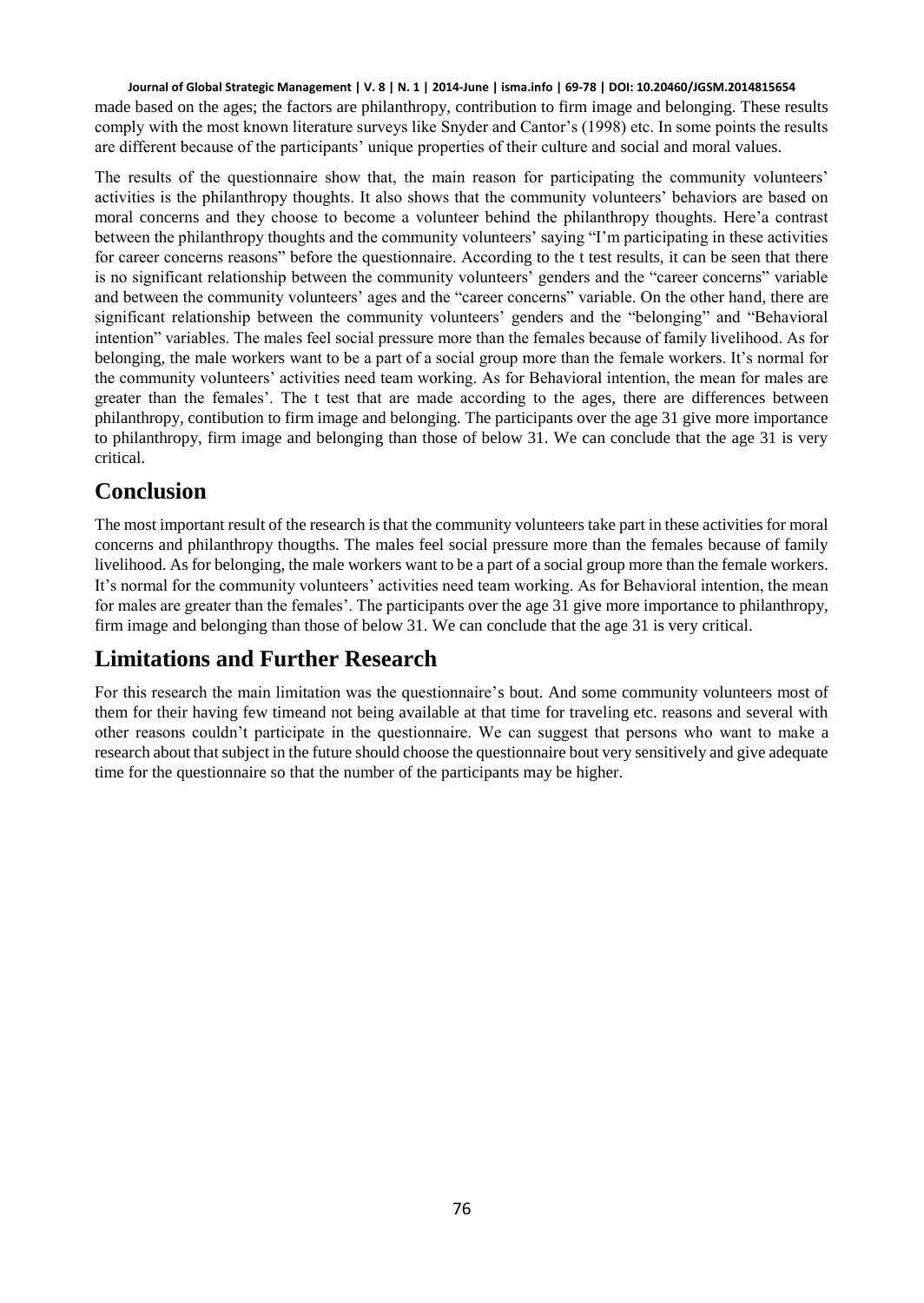#### **REFERENCES Journal of Global Strategic Management | V. 8 | N. 1 | 2014-June | isma.info | 69-78 | DOI: 10.20460/JGSM.2014815654**

[1] Murray, Keith B. and Christine M. Vogel (1997), "Using a Hierarchy of Effects Approach to Gauge the Effectiveness of CSR to Generate Goodwill Towards the Firm: Financial Versus Nonfinancial Impacts," Journal of Business Research, 38 (2), 141-159.

[2] Turban, Daniel B. and Daniel W. Greening (1997), "Corporate Social Performance and Organizational Attractiveness to Prospective Employees," Academy of Management Journal, 40 (3), 658-672.

[3] Sen, Sankar and Bhattacharya C. B. (2001), "Does Doing Good Always Lead to Doing Better? Consumer Reactions to Corporate Social Responsibility", Journal of Marketing Research, Vol. 38, No. 2 (May, 2001), pp. 225-243.

[4] Davis, Keith and Robert L. Blomstrom (1975), Business and Society: Environment and Responsibility.New York:McGraw-Hill.

[5] Friedman, Milton (1970), 'The Social Responsibility of Business Is to Increase Profits," New York Times Magazine, (September 13), 32-33, 122, 126.

[6] Zenisek, Thomas J. (1979), "Corporate Social Responsibility: A Conceptualization Based on Organizational Literature," Academy of Management Review, 4 (3), 359-368.

[7] McGee, John (1998), "Commentary on 'Corporate Strategies and Environmental Regulations: An Organizing Framework' by A.M. Rugmana nd A. Verbeke,"Strategic Management J ournal, 19 (4), 377-387.

[8] Brown, Tom J. and Peter A. Dacin (1997), "The Company and the Product: Corporate Associations and Consumer Product Responses," Journal of Marketing, 61 (January), 68-84.

[9] Luo, Xueming and Bhattacharya C. B. (2006), "Corporate Social Responsibility, Customer Satisfaction, and Market Value", Journal of Marketing, Vol. 70, No. 4 (Oct., 2006), pp. 1-18.

[10] Smith, Craig N. (2003), "Corporate Social Responsibility: Whether or How?" California Management Review, 45 (4), 52-76.

[11] Drumwright, Minette E. (1996), "Company Advertising with a Social Dimension: The Role of Noneconomic Criteria," Jour- nal of Marketing, 60 (October), 71-87.

[12] Berner, Robert (2005), "Smarter Corporate Giving," Business- Week, (November 28), 68-76.

[13] Brown, Tom J. (1998), "Corporate Associations in Marketing: Antecedents and Consequences," Corporate Reputation Review, 1(3), 215-233.

[14] Lichtenstein, Donald R., Minette E. Drumwright, and Bridgette M. Braig (2004), "The Effect of Corporate Social Responsibil- ity on Customer Donations to Corporate-Supported Nonprof- its," Journal of Marketing, 68 (October), 16-32.

[15] Berens, Guido, Cees B.M. van Riel, and Gerrit H. van Bruggen (2005), "Corporate Associations and Consumer Product Responses: The Moderating Role of Corporate Brand Domi- nance," Journal of Marketing, 69 (July), 35-118.

[16] Stanwick, Peter A. and Sarah D. Stanwick (1998), "The Relationship Between Corporate Social Performance and Organizational Size, Financial Performance, and Environmental Performance: An Empirical Examination," Journal of Business Ethics, 17 (2), 195-204.

[17] Creyer, Elizabeth H. and William T. Ross (1997), "The Influence of Firm Behavior on Purchase Intention: Do Consumers Really Care About Business Ethics?" Journal of Consumer Marketing, 14 (6), 421- 432.

[18] Ellen, Pam Scholder, Lois A. Mohr, and Deborah J. Webb (2000), "Charitable Programs and the Retailer: Do they Mix?" Journal of Retailing, 76 (3), 393-406.

[19] Owen, Crystal L. and Robert F. Scherer (1993), "Social Responsibility and Market Share," Review of Business, 15 (1), 11-16.